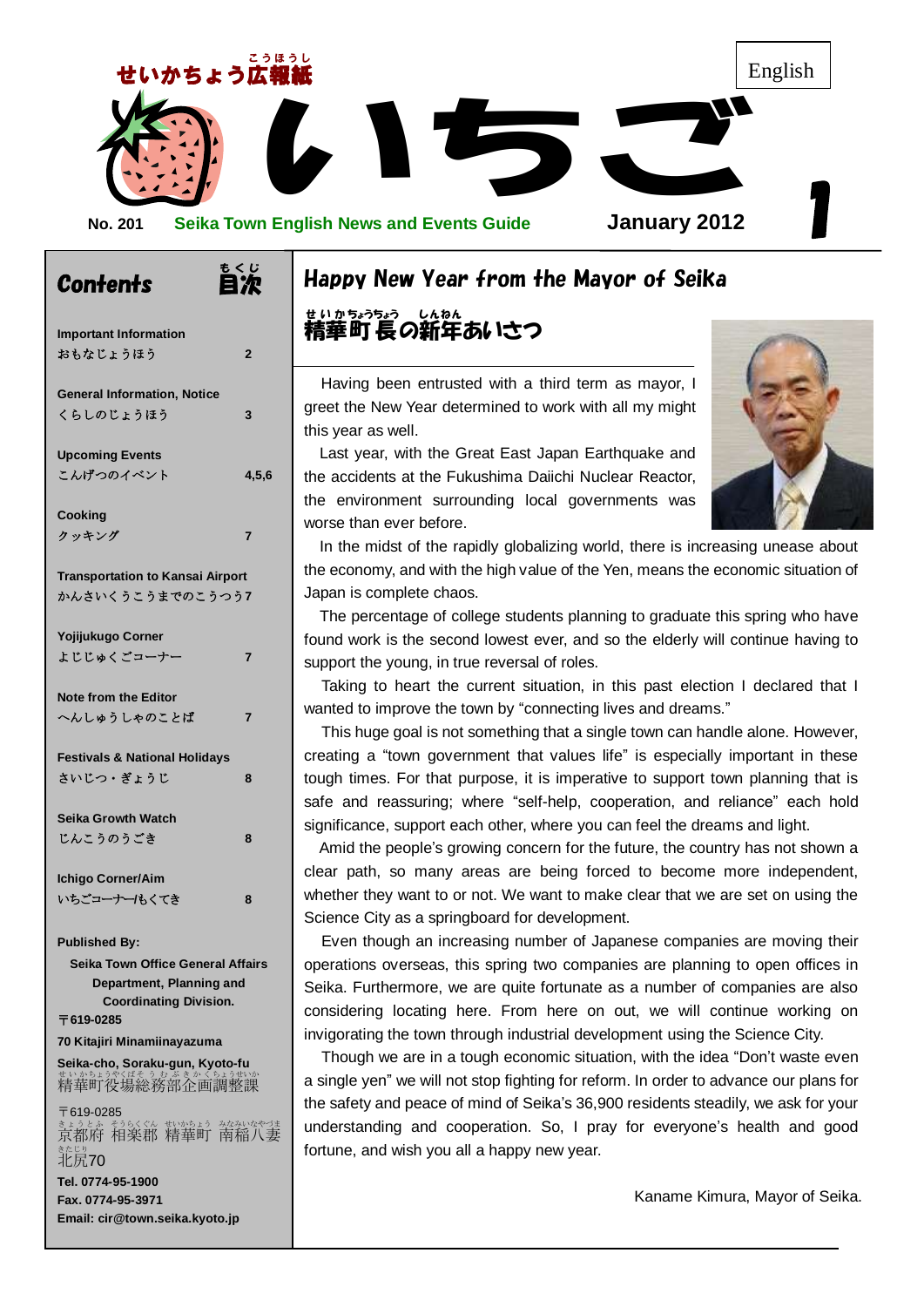### Important Information おもなじょうほう

# **Start of the Year Trash Collection** \*<sub>んし</sub><br>年始のごみ収 集 しゅうしゅう

| Regular            | <b>Collection</b> |                | First Collection |
|--------------------|-------------------|----------------|------------------|
| Day                |                   | Dav            |                  |
| Monday/Thursday    |                   |                | Jan. 5th (Thu)   |
| Tuesday/Friday     |                   | Jan. 6th (Fri) |                  |
| Wednesday/Saturday |                   |                | Jan. 4th (Wed)   |

#### **BURNABLES PLASTIC WRAPPING**

| <b>Regular Collection Day</b> | <b>First Collection Day</b> |
|-------------------------------|-----------------------------|
| Mondays(Districts 1/5)        | Jan. 9th (Mon)              |
| Tuesdays(Districts 2/6)       | Jan. 10th (Tues)            |
| Wednesdays(Districts 9/10)    | Jan. 4th (Wed)              |
| Thursdays(Districts 3/7)      | Jan. 5th (Thu)              |
| Fridays(Districts 4/8)        | Jan. 6th (Fri)              |

#### **NON-BURNABLE GARBAGE**

| <b>District</b>                                  | <b>First Day</b> |
|--------------------------------------------------|------------------|
| District ① (First and third Mondays)             | Jan. 9th (Mon)   |
| District ② (First and third Tuesdays)            | Jan. 10th (Tues) |
| District 3 (First and third Thursday)            | Jan. 5th (Thu)   |
| District 4 (First and third Fridays)             | Jan. 6th (Fri)   |
| District 5 (Second and fourth Mondays)           | Jan. 9th (Mon)   |
| District 6 (Second and fourth Tuesdays)          | Jan. 10th (Tues) |
| District $\oslash$ (Second and fourth Thursdays) | Jan. 12th (Thu)  |
| District 8 (Second and fourth Fridays)           | Jan. 13th (Fri)  |
| District ⑨ (Second and fourth Wednesdays)        | Jan. 11th (Wed)  |
| District 10 (First and third Wednesdays)         | Jan. 4th (Wed)   |

![](_page_1_Picture_11.jpeg)

 **The information listed here is also available in your "2011 Garbage**  Collection Schedule" (平成23年度ごみ収 集 日程表)

**Please do not leave trash in a district besides your own.**

#### **Garbage Collection District**

① Takinohana, Fune (East of Nomen Rd.), Nakakubota

② Kitanodo, Babuchi, Naka (East of Nomen Rd.), Higashi, Nishikita, (East of Nomen Rd.)

③ Hishida (East of Pref. Rd.), Sato, Sobo (East of Pref. Rd.), Fune (West of Nomen Rd.)

④ Hishida (west of Pref. Rd.), Sobo (west of Pref. Rd.), Tani, Kitainayazuma (west of Prefectural road), Asahi

⑤ Minami (east of Pref. Rd.), Sugai, Kitainayazuma (East of Pref. Rd.), Nishikita (west of Nomen Rd.), Naka

⑥ Minami (West of Pref. Rd.), Minamiinayazuma, Ueda, Hosononishiichoume

⑦ Inuidani, Zakuro, Higashibata

⑧ Yamada, Sakuragaoka

⑨ Hikaridai

⑩ Seikadai

QUESTIONS: Environmental Promotion Office 環境推進室 TEL: 0774- 95-1925 FAX: 0774-95-3974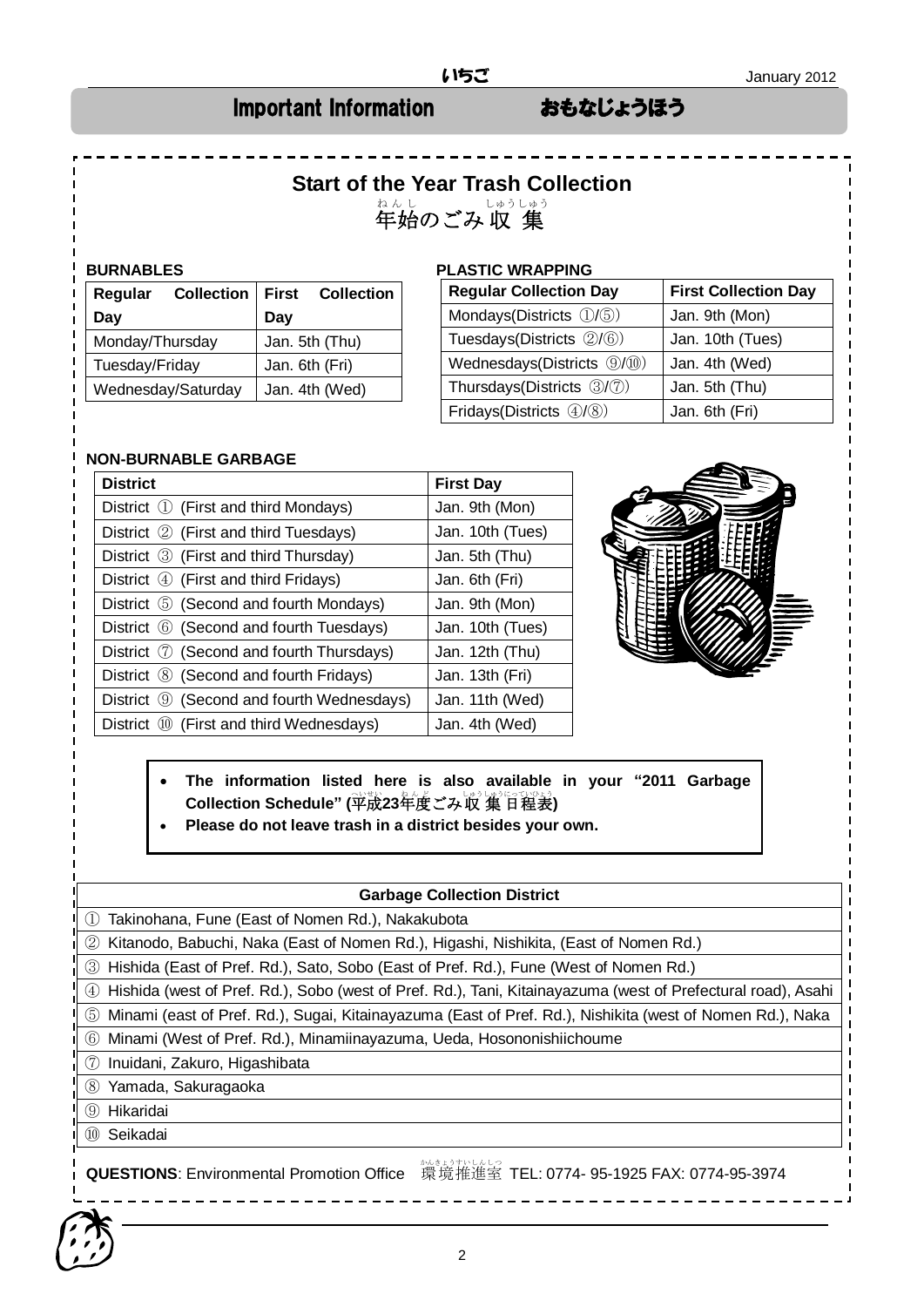# General Information くらしのじょうほう

### **January**

| Date                              | Time            | What                                                   | Where                             |
|-----------------------------------|-----------------|--------------------------------------------------------|-----------------------------------|
| 1 (Sun $\cdot$ Hol)               |                 | Fire Prevention Day                                    |                                   |
| $9 (Mon \cdot Hol) 13:30 - 15:30$ |                 | Seika's 2011 Coming of Age Ceremony                    | Keihanna Plaza Main Hall          |
| 11 (Wed)                          | $13:00 -$       | Health check up for 3 to 4 month olds                  | <b>Health Center</b>              |
| IJ                                | $13:15 - 14:15$ | <b>BCG Vaccination</b>                                 | <b>Health Center</b>              |
| 13 (Fri)                          | $13:00 -$       | Health check up for 1 and half year olds Health Center |                                   |
| 16 (Mon)                          | 13:00 - 15:30   | Parenting Class (Food Preparation)                     | <b>Health Center</b>              |
| IJ                                | 13:30 - 15:00   | <b>Training Room Orientation</b>                       | Mukunoki Center                   |
| 18 (Wed)                          | $13:00 -$       | Health Check-up for 9 to 10 month olds Health Center   |                                   |
| 22 (Sun)                          | $9:00 - 12:00$  | Smile Sports Arena                                     |                                   |
| 25 (Wed)                          | $13:00 -$       | Dental check up for 2 year olds                        | <b>Health Center</b>              |
| J                                 |                 | Mukunoki Center Closed                                 |                                   |
| 27 (Fri)                          | $13:00 -$       | Health check up for 3 and half year olds Health Center |                                   |
| 29 (Sun)                          | 14:00 -17:00    | <b>Cross Cultural forum</b>                            | Seika Exchange Hall (Town office) |
| <b>February</b>                   |                 |                                                        |                                   |
| Date                              | Time            | What                                                   | Where                             |

| Dalo<br>_____ | .                | 1111 Jul<br><u> 1980 - Johann Barnett, fransk politiker (d. 1980)</u> | VIIIU |
|---------------|------------------|-----------------------------------------------------------------------|-------|
| 8 (Wed)       | 13:30 -<br>15:30 | Parenting Class (Childbirth)                                          |       |

#### **What to do if…**

#### **You have a question about something in Ichigo:**

Call Kai Wiesner-Hanks, Coordinator for International relations at the Seika Town Office. You may also call if you need an interpreter, as most of the events and classes in Ichigo will be in Japanese.

TEL: 0774- 95-1900 FAX: 0774- 95-3971 E-mail: cir@town.seika.kyoto.jp or kikaku@town.seika.kyoto.jp (Planning and Coordinating Division)

#### **You have a problem with life in Japan:**

If you have any questions or problems concerning life in Japan not related to an article in Ichigo, please first contact Kai Wiesner-Hanks, Coordinator for International relations at the Seika Town Office.

TEL:0774-95-1900 FAX: 0774-95-3971 E-mail: cir@town.seika.kyoto.jp or kikaku@town.seika.kyoto.jp (Planning and Coordinating Division)

#### **You have an issue with your visa or other questions:**

The Kyoto Prefectural International Center, located on the 9th floor of Kyoto Station, offer advice and consolation on Visa issues and general problems. Visa consultations are available on the 4th Sunday of every month, from 13:00-17:00. Please make a reservation beforehand through phone or from the center's homepage. General counseling is available from 13:00 to 17:00, on Monday, Wednesday, Thursday, Friday and Saturday. The center also offers Japanese language courses and culture courses for interested residents.

TEL: 075-342-5000 Homepage: http://www.kpic.or.jp/english/index.html

![](_page_2_Picture_16.jpeg)

 $\frac{1}{2}$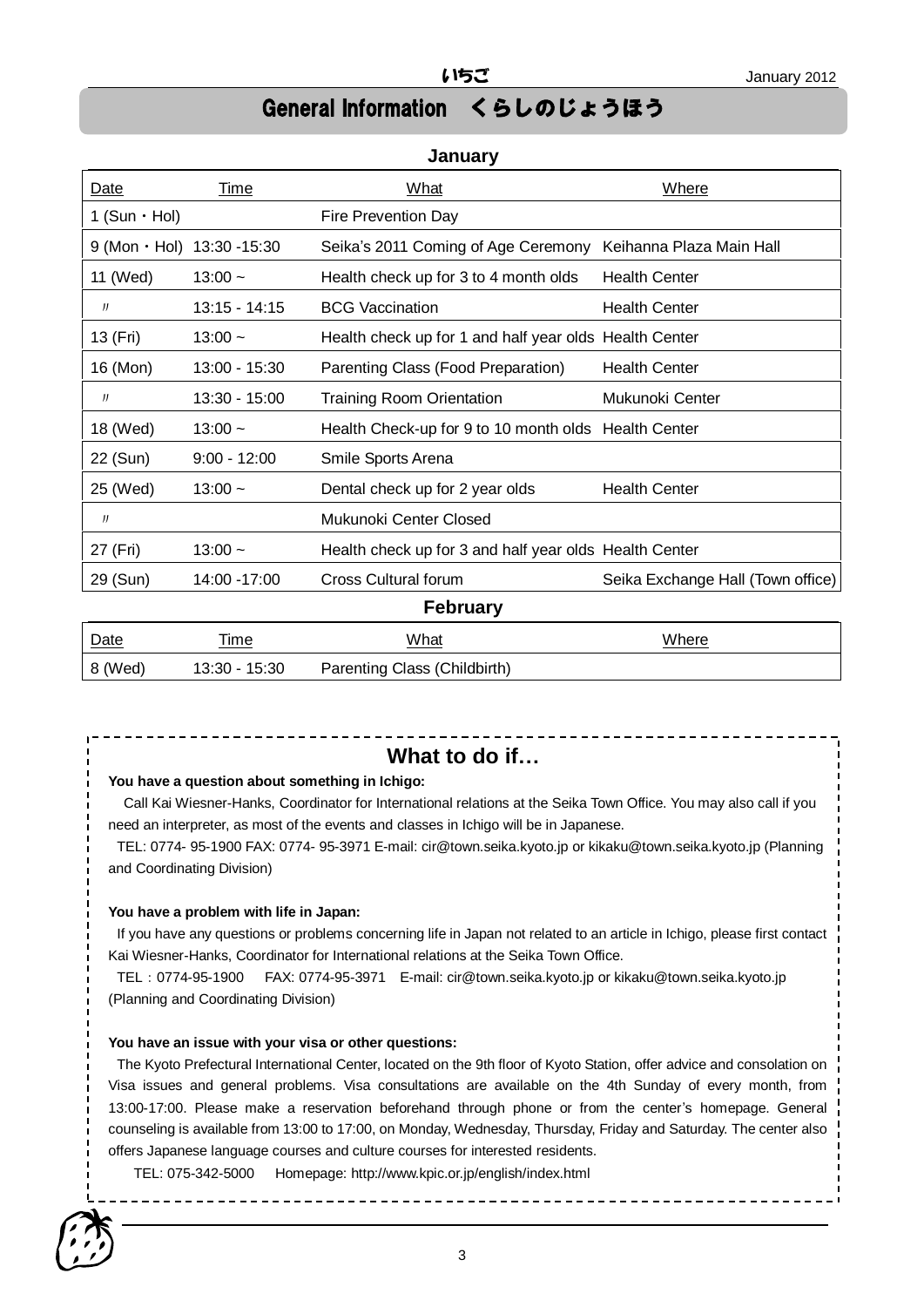# Upcoming Events こんげつのイベント

# Town Blood Drive 献血で命つなげよう

For the sake of the injured and sick patients in need of a blood transfusion, please donate. In order to minimize side effects we are only asking for a 400ml donation.

![](_page_3_Picture_5.jpeg)

**Time**: January 9th (Mon, Holiday) 10:00a.m. - 12:00, 1:00p.m. -3:30p.m.

**Location**: Apita Seikadeai parking lot

**What to bring**: Identification (Driver's License, Foreigner registration Card, etc.) and a blood donor's card (献血手帳) if you have one.

**Other Information**: Before donating we will test your hemoglobin levels. There are cases where we will not allow someone to donate blood, so please cooperate.

**Questions**: Health Promotion Division, Public Health and Disease Prevention Section, 健康推進課保健予防係 TEL: 0774-95-1905 FAX: 0774-95-3974

# **9th PAT Krangel Concert 第9回PAT クランゲルコンサート**

### **Enjoy the Wonderful Sounds of Opera!**

This will be an opera concert to remember, as professional singers will perform together with residents from Seika in a distinct harmony of expertise and passion. The concert is free to attend and all are welcome!

**Time:** Sunday, March 18th. Doors open at 2:30 p.m., Concert starts at 3:00p.m.

**Location:** Seika Town Exchange Hall (Town office, 2nd floor) (Limit 100 people)

**Application Period:** Tuesday, January 10th to Friday, February 17th. (Postmarked by the 17th)

**How to apply:** Send your name, address, phone number, and the names of all attendees on a reply

paid postcard (往復 おうふく はがき) to the address below. (One person can apply for five people) **Questions・Applications**: 〒619-0285 精華町役場 企画調整課 企画係

〒619-0285 Seika Town Office, Planning and Coordinating Division, Planning Section TEL: 0774-95-1900 FAX: 0774-95-3971

# **Strawberry Picking** イチゴ狩り

#### **Hanayagi Tourist Farm**  華 はな やぎ観光 かんこう 農園 のうえん

①Jan. 15th(Sun) -Feb. 29th(Wed) -Wed, Sat, and Sun. 10:30 and 1:00 ②March 1st(Thu) -May 6th (Sun) Tues, Wed, Sat, and Sun only.10:00~, 12:30~, and 14:30 ③May 7th (Mon) -31st (Thu) Days and times same as ② FEE: ① Adults ¥1500 Children (elem. students) ¥1300 Toddlers (ages 3 - 5) 1000 ② Adults ¥1300 Children (elem. students) ¥1200 Toddlers (ages 3 - 5) ¥1000

③Adults ¥1100 Children (elem. students) ¥1000

Toddlers (ages 3 - 5) ¥800

Groups of 20 or larger qualify for a 10% discount.

You may make reservations up to one month in advance

INQUIRIES/RESERVATIONS: TEL: 93-4811, FAX: 93-4822 WEB: http://www.hanayagifarm.com/

#### **Kawanishi Strawberry Gardens**  いかいかい いちごえん 園

WHEN: January 21st(Sat) -February 19th(Sun) -Open Saturdays and Sundays February 25th(Sat) -May 27th (Sun) -Open Everyday

HOURS: 10:00-16:00

FEE: Adults (middle school and above)¥1100 Children (elem. students) ¥900 Toddlers (ages 3 - 5) ¥600

Extra ¥200 fee on Saturdays, Sundays and holidays.

Groups of 20 or more qualify for a 10% discount. INQUIRIES/RESERVATIONS:

TEL: 0774-94-2568 (Until February 17th)

TEL: 0774-94-5230, FAX: 94-5260 (From Feb 18th)

![](_page_3_Picture_36.jpeg)

(Online reservations available)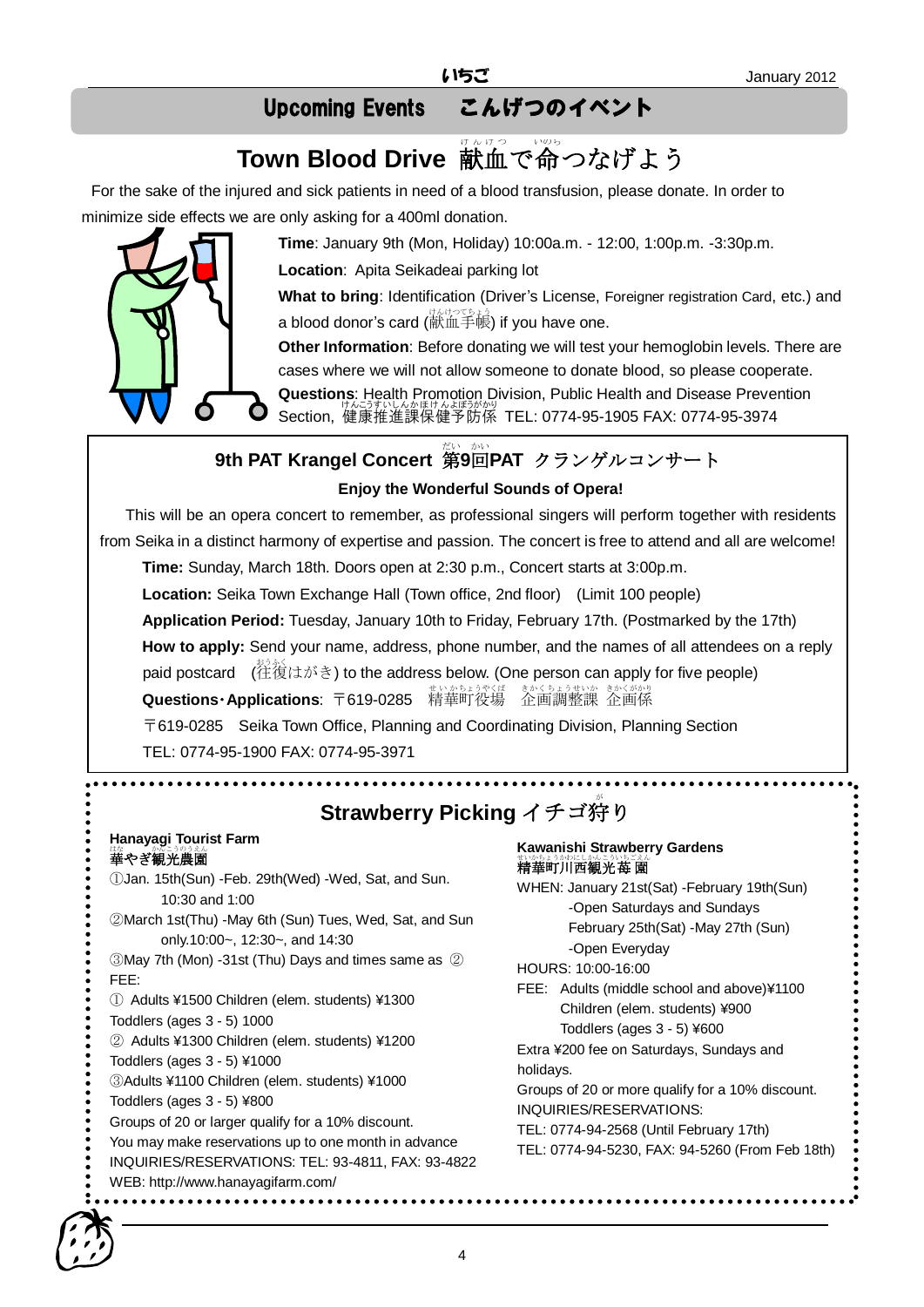# Keihanna Commemorative Park Upcoming Events and Activities

#### けいはんな記念公園の催し物 e<br>S

Japanese Festival Series - The Jinjitsu Festival-Seven Herb Soup and New Year's Games/ 日本の行事シリーズ七草粥 Qふるまいとお正月あそび~ 人日Q節句~<br>○

WHEN: Jan. 7th (Sat) 1:00p.m. - 4:00p.m. WHERE: Suikeien Kangetsuro 水景園 観月楼 WHAT: Enjoy the traditional New Year's food, Seven herb soup, and play some games to bring in the New Year.

\*\*/げつろう<br><mark>観</mark>月楼

New Year's Concert-Traditional Japanese Music/ 新春コンサート 郓楽の調べ

WHEN: Jan. 8th (Sun) 2:00p.m. - 3:00p.m. WHERE: Suikeien Kangetsuro 水景園 WHAT: A performance of Japanese music to welcome the New Year.

### - تەرەبى<del>قىلىدىنى</del><br>Suikeien Ikebana Classroom ・水景園のいけばな教室

wHEN: Jan. 12th(Thu), 26th(Thu) 1:30p.m. - 4:00 p.m. WHERE: Suikeien Kangetsuro 水景園 観月楼 FEE: ¥2000 WHAT: Study the ancient art of Ikebana, flower arranging in out Japanese garden area. (Please contact the Keihanna Commemorative Park Management Office at least two days prior)

<sub>こんがてん いばしょうほう<br>――Shoryu Ishibashi and Company/ 燦峨展一石橋昇 龍とその仲間たち――</sub>

WHEN: Jan. 14th (Sat) - 22nd (Sun) 10:00 a.m. - 5:00 p.m. (Until 4:00 p.m. on the 22nd) WHERE: Suikeien Tsukinoniwa Gallery 水景園 ギャラリー<sup>3</sup> の庭 WHAT: An art show by local calligraphist Shoryu Ishibashi and his associates.

Calligraphy for the New Year!- Big Kanji With a Big Brush/ 書道でお正月~第6弾~犬きな筆で大きな字を書こう wHEN: Jan. 15th (Sun) ①from 10:00 a.m. ②from 2:00 p.m. WHERE: Suikeien Kangetsuro 水景園 観月楼 WHAT: Try writing out some Kanji with a giant, person sized brush! FEE:¥500

### Baked Sweet Potato Bonfire/ たき火で焼き芋を焼こう

WHEN: Jan. 21st (Sat) 1:00 p.m. 4:00p.<mark>m.</mark> WHERE: Suikeien Yamatanada 水景園 山棚田 WHAT: Come roast sweet potatoes at this popular event. FEE: ¥500 (Free for those under 3, but no potato will be given)

## The Enchanted M<mark>ebuki Forest: Forest Play-D</mark>ate★あつまれ!券ぶきの蒸のこびとたち <br>○ 『 **キー** イングライン

whEN: January 22nd (Sun) 1:00p.m. - 3:<mark>00 p.m.</mark> WHERE: Suikeien Mebuki Forest 水景園 芽ぶきの森 WHAT: Come out and having fun playing in the Mebuki Forest FEE: ¥100 for Adults, ¥50 for kids in middle school or below.

Japanese Festival Series - Setsubun-Puppet Show/日本の行事シリース 節分~人形劇をたのしもう!~

WHEN: Jan. 29th (Sun) 2:00p.m. - 3:00p.m. WHERE: Suikeien Kangetsuro 水景園 観月楼 WHAT: Watch a puppet show and get your own special Setsubun beans.

Keihanna Commemorativ<mark>e Park Photo Show</mark> 第 6 回公園の写真展―けいはんな記念公園の春夏秋冬

wHEN: Feb. 4th(Sat) - 19th(<mark>Su</mark>n) 9:00a.m. - 5:00 p.m. WHERE: Suikeien Tsukinoniwa Gallery 水景園 ギャラリー月の庭 WHAT: The winning entries from our public contest will be on display, showing the four seasons as seen in the park.

※**The Keihanna Commemorative Park and the park's parking lot will be closed from Wednesday, December 28th to Wednesday, January 4th.**

※**The Saganaka Cotton Goods Museum will be closed from December to February.**

**PARK INFORMATION**: Entrance to Suikeien and Shizenrin: Adults: ¥200, Middle and E.S. students: ¥100 (Discount for groups of 25 and over.) **HOURS**: 9:00 - 17:00

**QUESTIONS**: Keihanna Commemorative Park Mgmt. Office けいはんな記念 公園 管理 事務所 きねん こうえん かんり じむしょ TEL: 0774-93-1200, FAX: 0774-93-2688 http://www.keihanna-park.jp

![](_page_4_Picture_25.jpeg)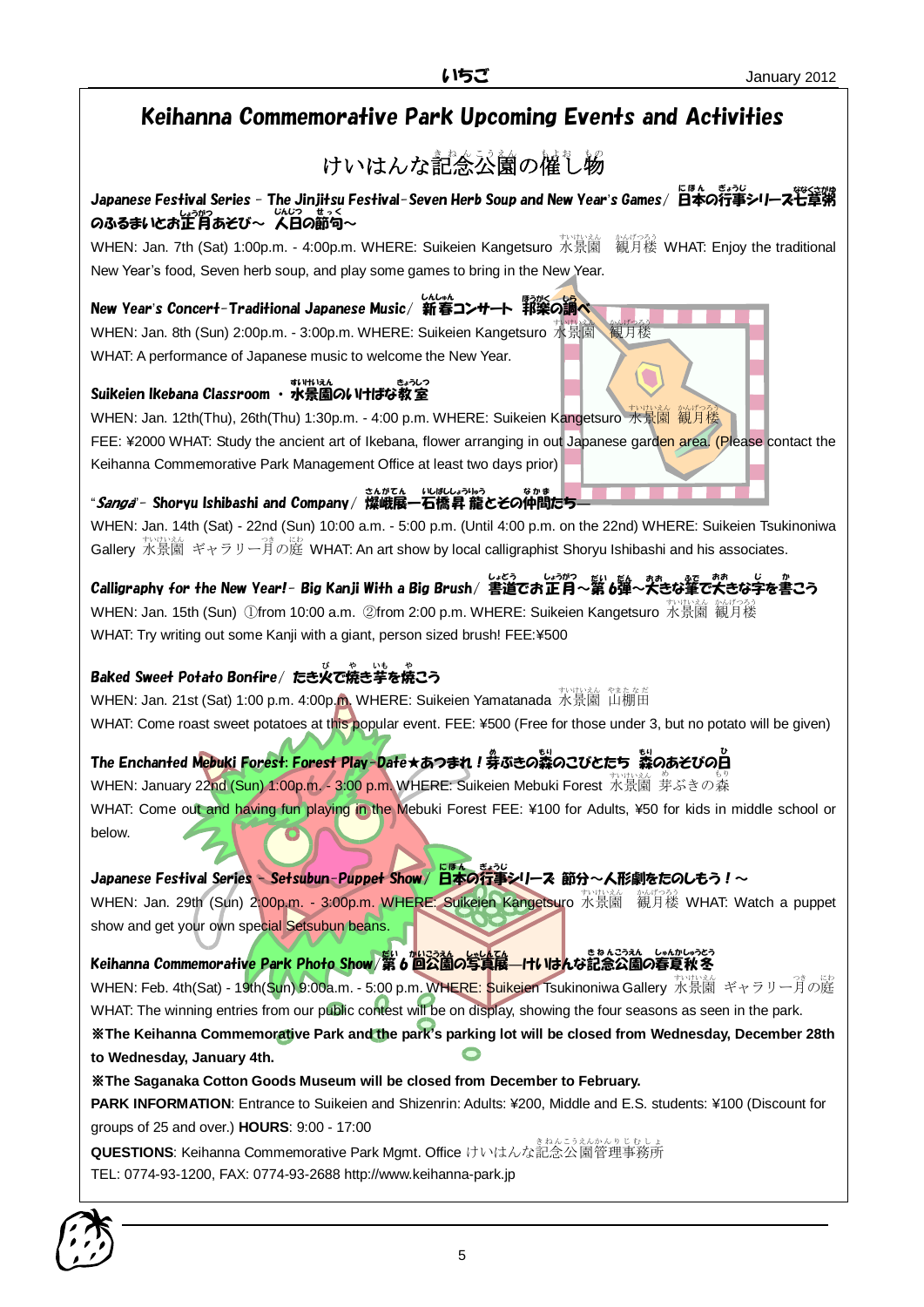### **8th Cross-Cultural Forum**

**"What is Happiness?"**

<u>こくなりかいこうざ</u><br>国際理解講座 「第8回クロスカルチュラル・フ ォーラム」~ 幸 せって何?~

No matter what country you come from, everyone wants some kind of happiness. But how does the meaning of happiness change across borders and peoples? Come and hear different speeches on "happiness," and learn about other countries at this year's Cross Cultural Forum!

#### **FEE**: Free **CAPACITY**: First 100 visitors

**WHEN**: Sunday, January 29th, 2:00p.m. - 5:00p.m. **WHERE**: Seika Town Exchange Hall (Seika Town Hall 2nd floor)

#### **LECTURES:**

- **"Bhutan's Developmental Policy and Gross National Happiness"**
	- Jamtso Tenzin
- **"Chinese Students' Lives and Joys"**
	- ▶ Roy Yang Yang
- **"Middle School Students' Happiness"**
	- Seika West Middle School International Exchange Club
- **"The Pursuit of Happiness: Migration and Finding Your Place"**
	- $\triangleright$  Kai Wiesner-Hanks

#### **APPLICATIONS / QUESTIONS**:

Planning and Coordinating Division 企画調整課 きかくちょうせいか TEL: 0774-95-1900 FAX: 0774-95-3971 E-mail: kikaku@town.seika.kyoto.jp

# Keihanna Plaza Upcoming Events

けいはんなプラザでの催し物

## **Keihanna Movies** けいはんな映画劇場 **"Dendera"**

「デンデラ」

**(2011, Japan)**

There was once a practice called *ubasute*, where the old were taken out to a mountain to die, so that others may live. However, 50 of these women have banded together to form their own village. Although some are content to live in peace, other's want to take revenge on those who abandoned them.

![](_page_5_Picture_25.jpeg)

**WHEN**: January 13th (Fri) 10:30, 14:00. 19:00 January 14th (Sat), 10:00, 13:15, 16:00 January 15th (Sun) 10:30, 13:15, 16:00

**WHERE**: Keihanna Plaza Main Hall

General Admission:……………………¥1,000 J.H.S. students or younger….………..¥700 Senior citizens aged 60 or older……..¥700 Keihanna Tomonokai Members.……..¥700 **QUESTIONS**: Keihanna Convention Department, けいはんなコンベンション<sup>学業部</sup> TEL: 0774-95-5115

**New Years Closings for Town Facilities** まちの仕事年末年始の休み

| Seika Town Office, Seika Exchange Hall:               | <b>Mukunoki Center:</b>                                          |
|-------------------------------------------------------|------------------------------------------------------------------|
| December 29th (Thu) $\sim$ January 3rd (Tues)         | December 29th (Thu) $\sim$ January 3rd (Tues)                    |
| Certificate Delivery Machine (Town Office 2nd Floor): | (Closed after 5:00 p.m Dec. 26th-28th and Jan. 4th)              |
| December 29th $(Thu) \sim$ January 3rd $(Tues)$       | Seika Town Library:                                              |
| Seika National Insurance Hospital:                    | December 28th (Wed) $\sim$ January 4th (Wed)                     |
| December 30th $(Fri) \sim$ January 3rd (Tues)         | <b>Septic Tank Pumping Services:</b>                             |
| (except for emergencies)                              | December 29th (Thu) $\sim$ January 3rd (Tues)                    |
| Seika Nishi J. H. S. Grounds/Tennis Courts/Gym:       | <b>Kashinokien:</b> December 28th (Wed) $\sim$ January 4th (Wed) |
| December 26th (Mon) $\sim$ January 4th (Wed)          | <b>Shimokoma Post Office Certificates:</b>                       |
| Uchikoshidai Grounds, Tennis Courts, Iketani          | December 29th $(Thu) \sim$ January 3rd $(Tues)$                  |
| <b>Tennis Courts:</b>                                 | QUESTIONS:                                                       |
| December 28th (Wed) $\sim$ January 4th (Wed)          | Seika Town Hall 精華町役場 TEL:0774-94-2004                           |

![](_page_5_Picture_31.jpeg)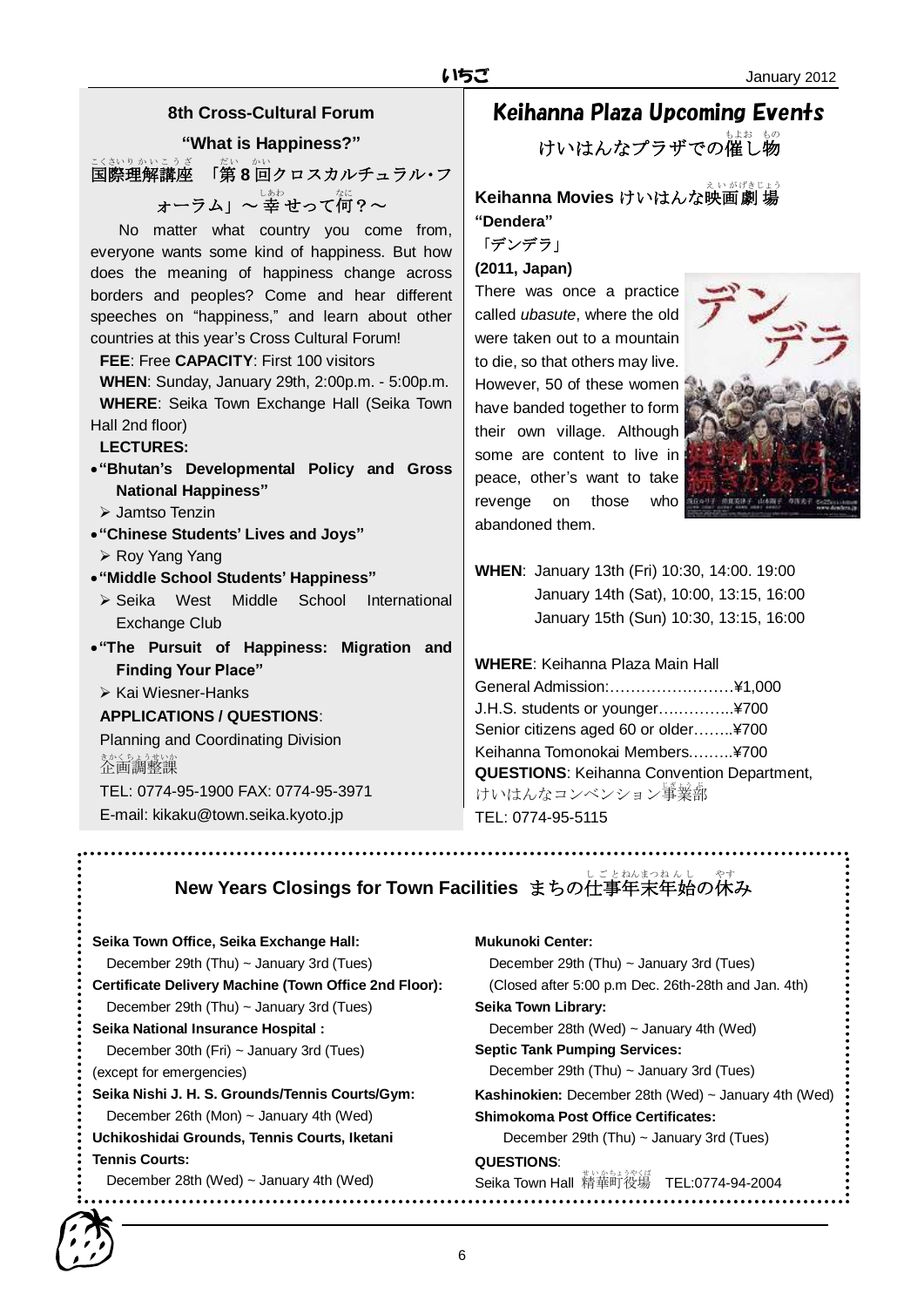## Cooking クッキング

# Gobo Salad ゴボウサラダ

①Scrub the gobo, then cut it into slanting strips about 3cm long. Submerge in water and boil.

②Slice the carrot into long thin strips. Cut the shitake thinly, and then boil both. Put it in a bowl and let cool. ③Remove the root from the radish sprouts and cut in half.

④ Mix the sauce ingredients, spread on, and enjoy.

# **(two servings)**

| Gobo60g                                                                                                                                                                                                                                                                                                                                                                       |  |
|-------------------------------------------------------------------------------------------------------------------------------------------------------------------------------------------------------------------------------------------------------------------------------------------------------------------------------------------------------------------------------|--|
| Carrots40g                                                                                                                                                                                                                                                                                                                                                                    |  |
| Shiitake mushrooms40g                                                                                                                                                                                                                                                                                                                                                         |  |
| Radish sprouts10g                                                                                                                                                                                                                                                                                                                                                             |  |
| Sauce:                                                                                                                                                                                                                                                                                                                                                                        |  |
| Mayonnaise2 tsp                                                                                                                                                                                                                                                                                                                                                               |  |
| $\mathcal{M}_{\mathbf{z}}$ and $\mathcal{M}_{\mathbf{z}}$ and $\mathcal{M}_{\mathbf{z}}$ and $\mathcal{M}_{\mathbf{z}}$ and $\mathcal{M}_{\mathbf{z}}$ are $\mathcal{M}_{\mathbf{z}}$ and $\mathcal{M}_{\mathbf{z}}$ are $\mathcal{M}_{\mathbf{z}}$ and $\mathcal{M}_{\mathbf{z}}$ are $\mathcal{M}_{\mathbf{z}}$ and $\mathcal{M}_{\mathbf{z}}$ are $\mathcal{M}_{\mathbf{z$ |  |

Yogurt……………….1 tbsp Soy sauce………1/2tbsp

![](_page_6_Picture_10.jpeg)

# Transportation to Kansai Airport かんさいくうこうまでのこうつう

#### **Kansai Airport Bus** かんさいくうこうゆき

関西空港行 エアポートリムジンバス

You can take the Nara Kotsuu Airport Bus to Kansai International Airport from Keihanna Plaza, available seven days a week (one way fare ¥2000). Bookings are available. See the telephone number below to reserve a seat:

### **Departing Keihanna Plaza:**

5:50 6:50 7:50 9:50 10:50 11:50 12:40 15:40 16:40 17:40 18:40

#### **Arriving Kansai International Airport:**

7:30 8:25 9:30 11:30 12:30 13:30 14:20 17:20 18:20 19:20 20:20

For more information or to reserve a seat: Nara Kotsu Bus Reservation Center

をらえる。<br>奈良交通バス予約センター

TEL: 0742-22-5110 (Hours: 9:00 -19:00)

# Yojijukugo Corner よじじゅくごコ

Howdy everyone and welcome to the Yojijukugo Corner! Yojijukugo are **Ingredients**<br>
(**two servings**)<br>  $\begin{matrix} \vdots \end{matrix}$  Japanese idioms made up of four Kanji. | 京太日口 ー

![](_page_6_Picture_24.jpeg)

**This Month's Yojijukugo is~~~~**

![](_page_6_Picture_26.jpeg)

# *Ryuutou Dabi*

![](_page_6_Picture_28.jpeg)

"A strong beginning but a weak ending"

Sometimes different projects or ideas can start

out great, but fizzle out in the end. I'm sure everyone has some experience with this, whether it was your own idea or someone else's. *Ryuutou Dabi* means something that, in the beginning is really good and interesting, but by the end becomes a let down. The four kanji literally mean "A dragon's head and a snake's tail."

# Note From the Editor へんしゅうしゃのことば

Every December, one Kanji is chosen to represent all the events of the past year. Previous entries have included 命 (life), 戦 (war), and  $\hat{\mathcal{Z}}$ (change). For 2011, officials picked the kanji 絆 きずな , which means "bonds".

This kanji is meant to reflect how important it is for the people who live in Japan, including foreign residents, to work together, especially after a disaster like the one in March.

The March disaster was truly terrible, but it is important to remember what can be gained from it, a sense of connection with all the other residents of Japan.

![](_page_6_Picture_36.jpeg)

- Kai

that everyone should check out! **http://seikalife.blogspot.com**

![](_page_6_Picture_39.jpeg)